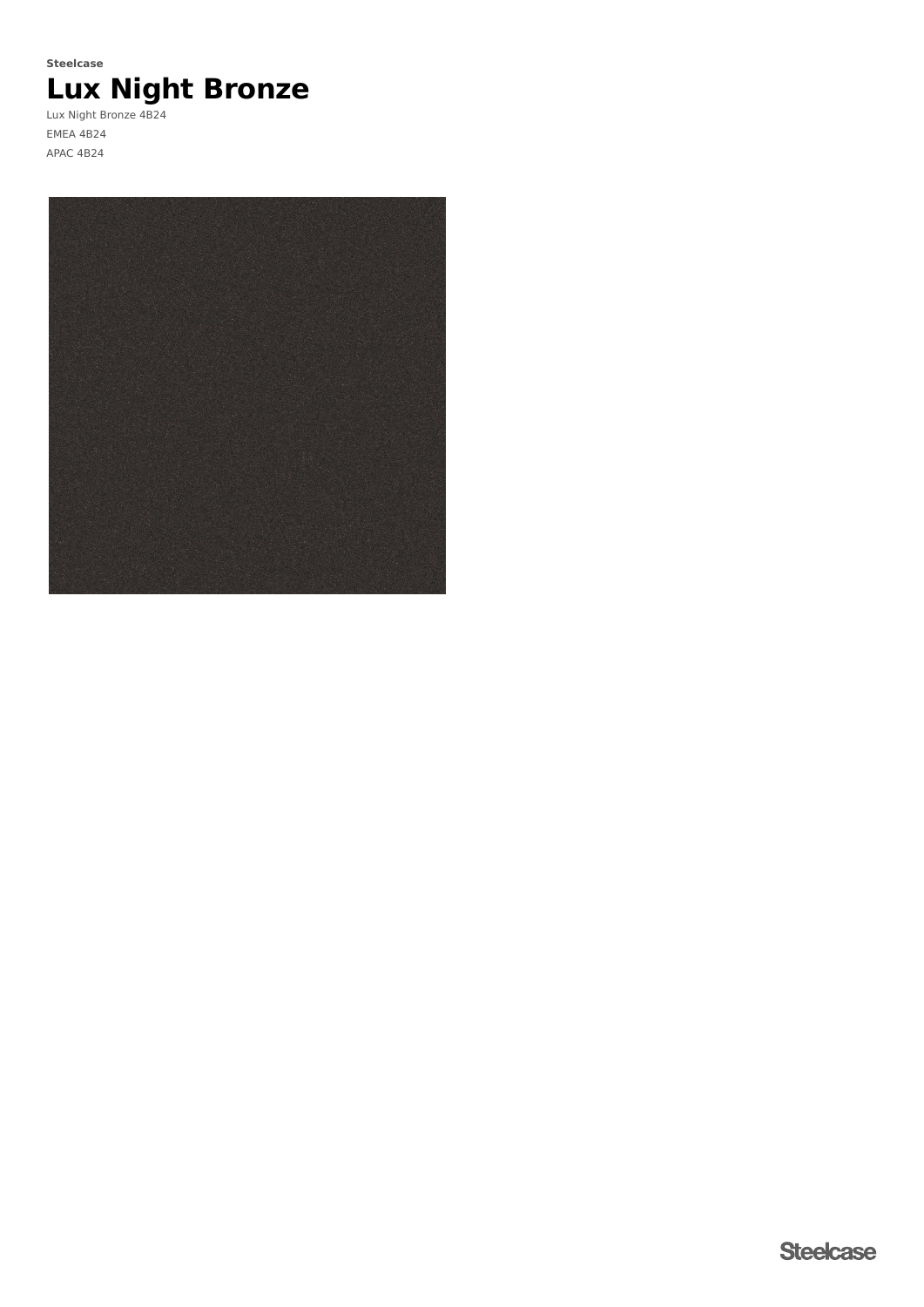#### **Lux Night Bronze Steelcase**

#### **OVERVIEW**

| <b>Material Type</b>       | Smooth Metallic Paint, Lux Coatings                           |
|----------------------------|---------------------------------------------------------------|
| <b>Price</b>               | Paint 3                                                       |
| <b>Collection</b>          | Lux Coatings                                                  |
| Offering                   | Select Surfaces                                               |
| <b>Brand</b>               | Steelcase, Coalesse, Steelcase Health, West<br>Elm, Orangebox |
| <b>Global Availability</b> | Americas, Asia Pacific, Europe, Middle East,<br>Africa        |
| <b>Gloss Level</b>         | Low                                                           |

#### **SPECS**

| <b>CHARACTERISTICS</b> |  |  |  |
|------------------------|--|--|--|
|                        |  |  |  |